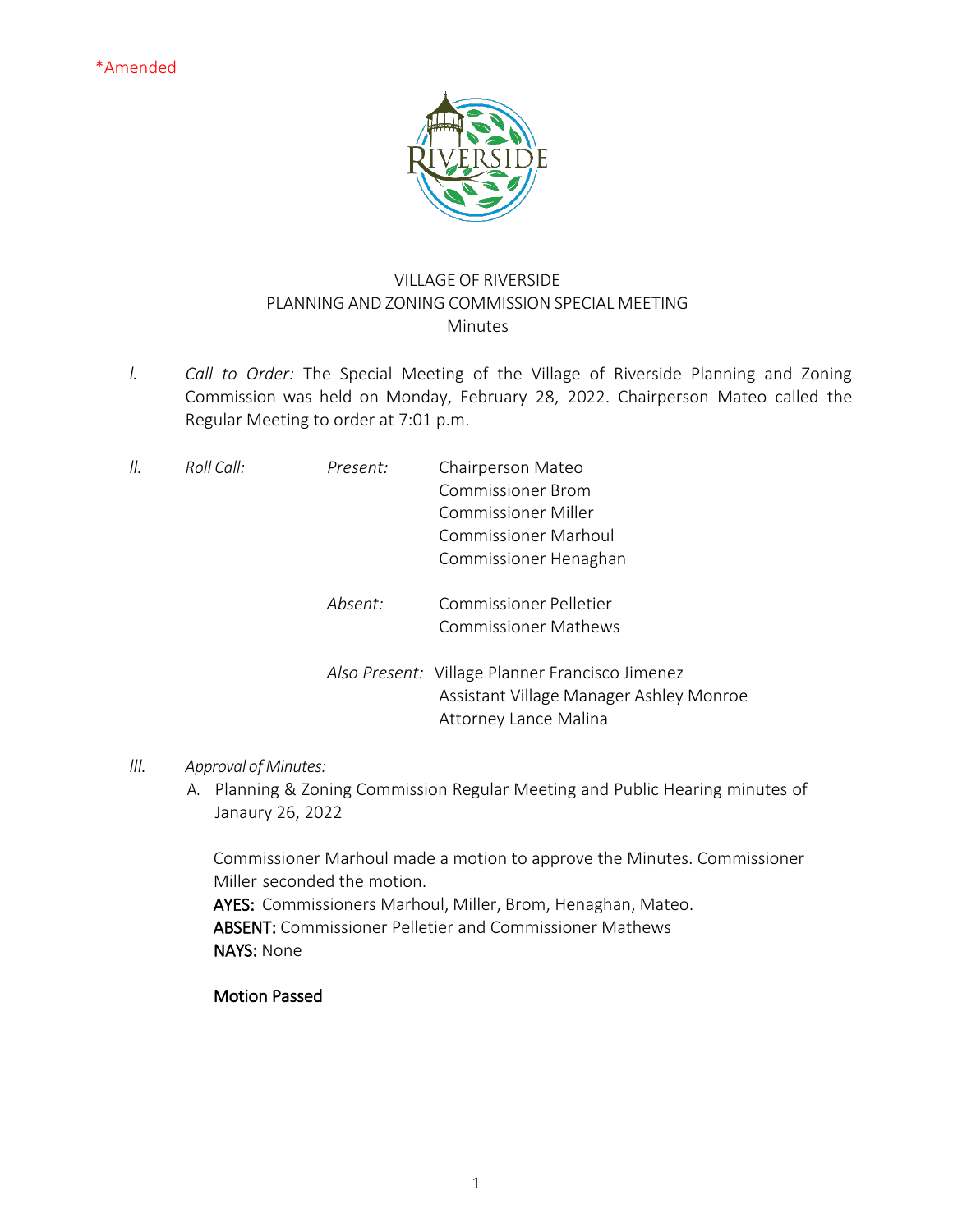- *IV. Visitors, Petitions, Citizen Requests, and Communications*
- *V. Liaison Report:*
	- A. Village Board Update Village Planner Jimenez informed the Planning and Zoning Commission that the Board of Trustees, at their February 17, 2022 meeting, followed the recommendation to deny the Petitioner a variation for a fence on a corner lot and street yard. Village Planner Jimenez also informed the Commission that a revised proposal was remanded to Planning and Zoning to be reviewed and given a recommendation.
	- B. Asst. Village Manager Monroe also updated the Commission regarding Accessory Structures and text amendments. She stated that Staff had some redlined text for suggestions to be considered by the Board and then to bring back to the Planning and Zoning Commission.

## *VI. Public Hearing and Recommendation*

A. PZ22-02 – 490 Uvedale Rd - Variation – A variation from Section 10-7-3(D)(2) (Accessory Structures and Uses) of the Riverside Zoning Ordinance to allow the construction of a deck addition five feet (5') from grade and from Section 10-10- 4(C) (Nonconforming Buildings and Structures) of the Riverside Zoning Ordinance to allow an existing nonconforming deck to be enlarged by 238 square feet.

Chairperson Mateo introduced the variation request and swore in members of the public that gave testimony. Village Planner Jimenez went over the variation request for an enlargement of an existing non-conforming deck. The property at 490 Uvedale has a deck in the rear of the property that is currently nonconforming as it is five feet (5') from grade, the ordinance states that decks can be no higher than four feet (4') from the established grade. Planner Jimenez stated that the house has a door in the rear that gives access to the basement. The Petitioners submitted the request to be able to build a new enlargement at the current height of five feet (5') from grade and also enlarge the deck by 238 square feet. Planner Jimenez also told the Commission that the proposed location would not be visible from the street and all setback requirements are met.

Commissioner Marhoul wanted clarification regarding a requirement that a landing is necessary when stepping out from a door. Attorney Malina clarified that a landing is required when stepping out from a door. The homeowners ("Petitioners") gave their testimony regarding the proposal. They stated again that they would enlarge the deck for their enjoyment and it would not be detrimental to the surrounding neighbors. Commissioner Miller asked for their clarification on the basement access door and the Petitioner stated that it was located right beneath the existing deck. The Petitioners planned to completely rebuild the entire deck to come into compliance and to use newer and more durable materials. No comments or letters were received by Staff.

Chairperson Mateo asked if there was a motion to close the public hearing. Commissioner Henaghan was so moved and Commissioner Marhoul seconded the motion.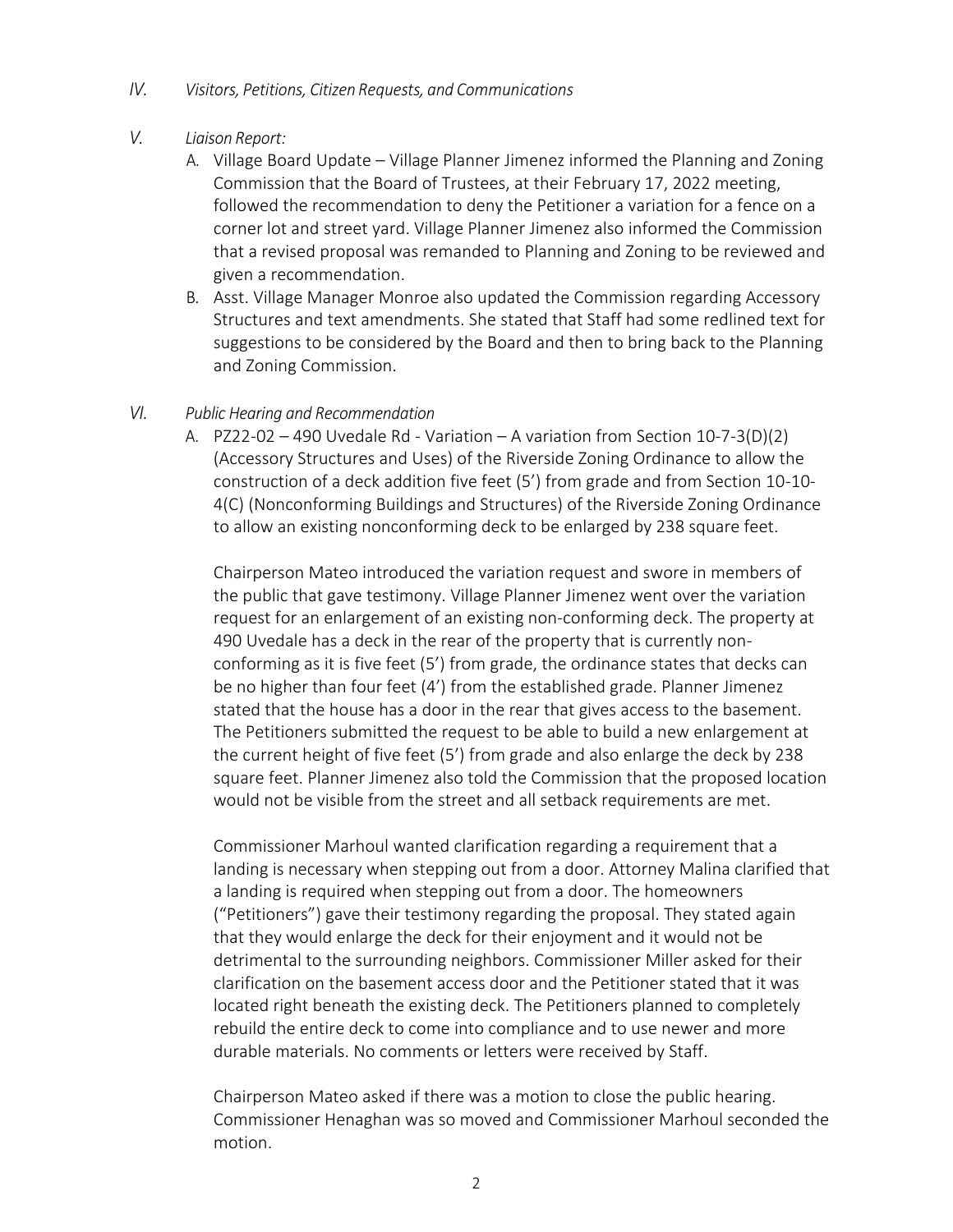\*Commissioner Henaghan made a motion to close the public hearing. Commissioner Marhoul seconded the motion. AYES: Commissioners Marhoul, Miller, Brom, Henaghan, Mateo ABSENT: Commissioner Mathews and Commissioner Pelletier NAYS: None Motion Passed

*B.* DISCUSSION, MOTION AND RECOMMENDATION by the Planning and Zoning Commission to the Village Board regarding the request for a special use set forth in 6.A.1 above.

Commissioner Marhoul restated the Petitioners testimony regarding the deck and had no objections toward the proposal. All Commissioners were in agreement that the placement of the existing deck and doors all contributed to the hardship and would not be applicable to other properties. The Commissioners believed that all standards had been met for this proposal and that the proposal would not be detrimental to the surrounding area and neighbors.

Commissioner Marhoul made a motion to recommend approval for a deck enlargement of 238 square feet and to be built five feet (5') from grade. Commissioner Brom seconded the motion.

AYES: Commissioners Marhoul, Miller, Brom, Henaghan, Mateo. ABSENT: Commissioner Pelletier and Commissioner Mathews NAYS: None Motion Passed

- *VII. Old Business:* 
	- A. Continue discussion and review of Transit Oriented Development Code Update

Asst. Village Manager Monroe opened the discussion regarding the TOD code update. She stated that due to the amount of information that the topics would be broken up in order to make it easier to discuss and understand. The reason for the code update was in order to make properties in business districts more transit friendly and pedestrian friendly. Some specific points are to allow better bulk regulations for buildings and to allow more flexibility in how businesses approach those requirements. Asst. Village Manager Monroe went over what topics would be discussed and the next steps for the Commission.

Chairperson Mateo decided to direct the conversation in order. Asst. Village Manager Monroe began with the sign code amendments and pointed out one section that stated no signs will be regulated for content. Commissioner Miller clarified that the sign content will still need to relate to whatever the business is. Attorney Malina clarified the code and what its intention is with regards to the content and not allowing one content to be preferred over another.

Asst. Village Manager Monroe went over the definitions section of the code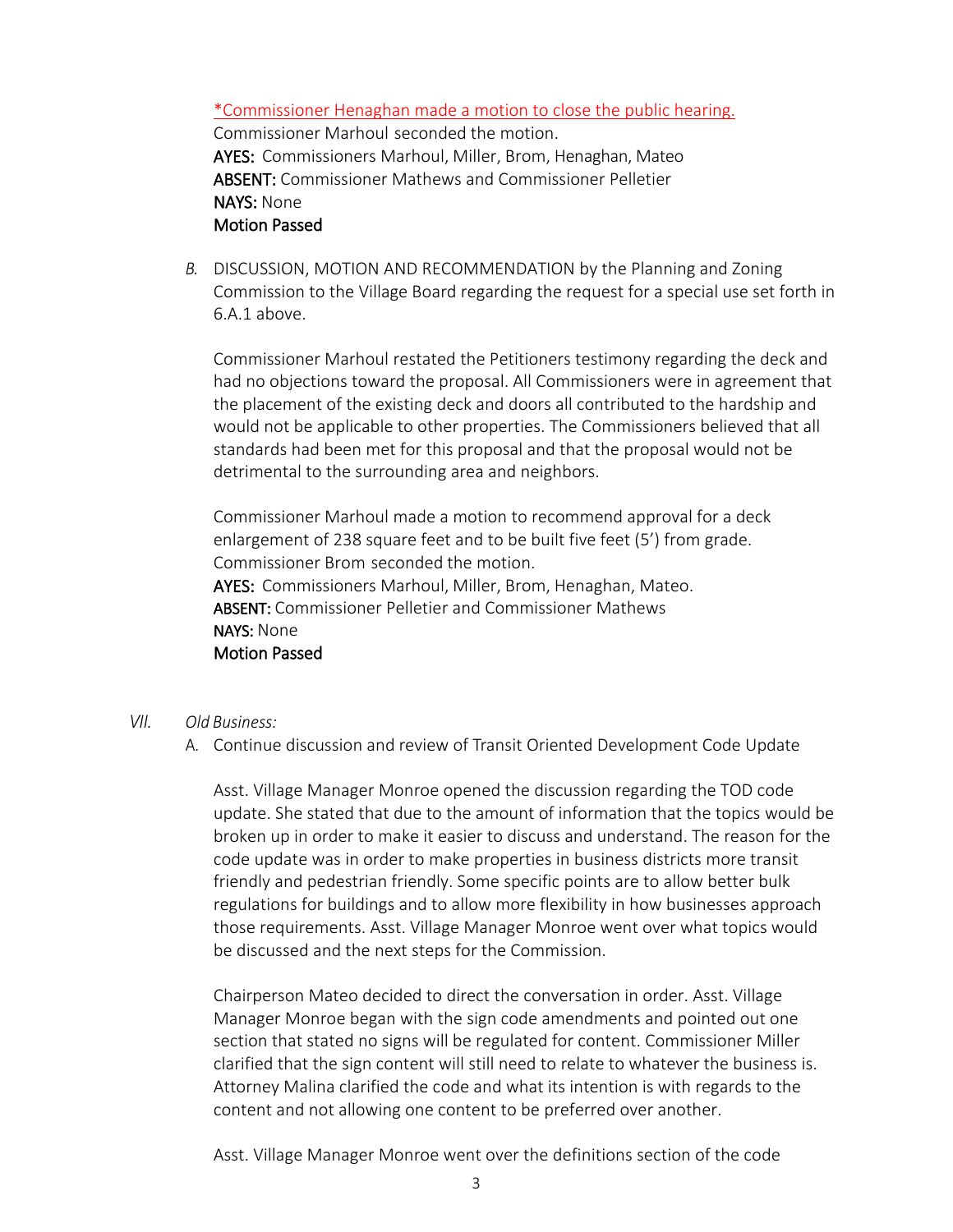update. One particular concern was how to measure a sign from grade and gave an overview of that definition. Commissioner Miller wanted clarification regarding two items in the definition. Attorney Malina stated that the definition is confusing because how the term is used in the rules is important to better understand how terms are defined. Commissioner Marhoul clarified that the definition regarding "natural grade" is worded in that way as a street centerline is a fixed point and difficult to manipulate. Commissioner Miller preferred that the phrasing of the definition be changed in order to make it clearer and more accessible.

One change in signage is the limiting of signs to the first floor of a building in a B1 commercial district, as explained by Asst. Village Manager Monroe. She also explained that the transitional commercial districts will also limit the location of signs on a building to the first floor as well. Commissioner Marhoul pointed out that for the B1-C district, a wall sign would be allowed on the up to the second floor or cornice, whichever is higher. For the projecting sign, the current language stated that it can go higher than that. He wanted to know why one sign is more restricted than the other. Asst. Village Manager Monroe clarified that some signs might be allowed allowances to better emphasize the sign and use. Commissioner Marhoul commented on monument signs and their uses and why the code amendment called for their use in some districts. Asst. Village Manager Monroe stated that they might be used as they are good for drawing attention vs a pole sign. Commissioner Marhoul stated that a table should be updated to accurately reflect the definition.

Asst. Village Manager Monroe stated that the intent behind some of these wall sign regulations is to better inform residents what that space is. The village, as she states, wants to better show what business is there without having a large amount of signs. Chairperson Mateo also stated that there would be a change in gas stations canopies and how they can be lit. The proposal would only allow canopies to have lighting around the perimeter. Asst. Village Manager Monroe went over the various business districts that were being proposed to be updated. These updates, as Asst. Village Manager Monroe stated, is to encourage more dense development and mixed uses.

\*Commissioner Miller expressed that she felt there is a lot of similarity of the B1- TOD Code provisions to the B1-C provisions in general and specifically used an an example where the same first floor use restrictions are in B1-TOD and B1-C, which is contrary to statements made by the consultant that there was to be no residential and very limited office use on ground floors in the B1-TOD. It also seemed inconsistent with the stated goals of "transit-oriented development". Commissioner Miller also felt that Special Use standards in Riverside's Code should be strengthened so the PZC and Village could functionally limit or put conditions on specific projects that would qualify as Special Uses.

B. Continue discussion of pervious and impervious surface zoning calculations

Village Planner Jimenez gave an overview of what the Planning and Zoning Commission had tasked Staff to research. Planner Jimenez told the Commission that most communities do have an allowance of pervious and impervious surfaces on a lot. There are communities that also give a discount depending on whether the proposed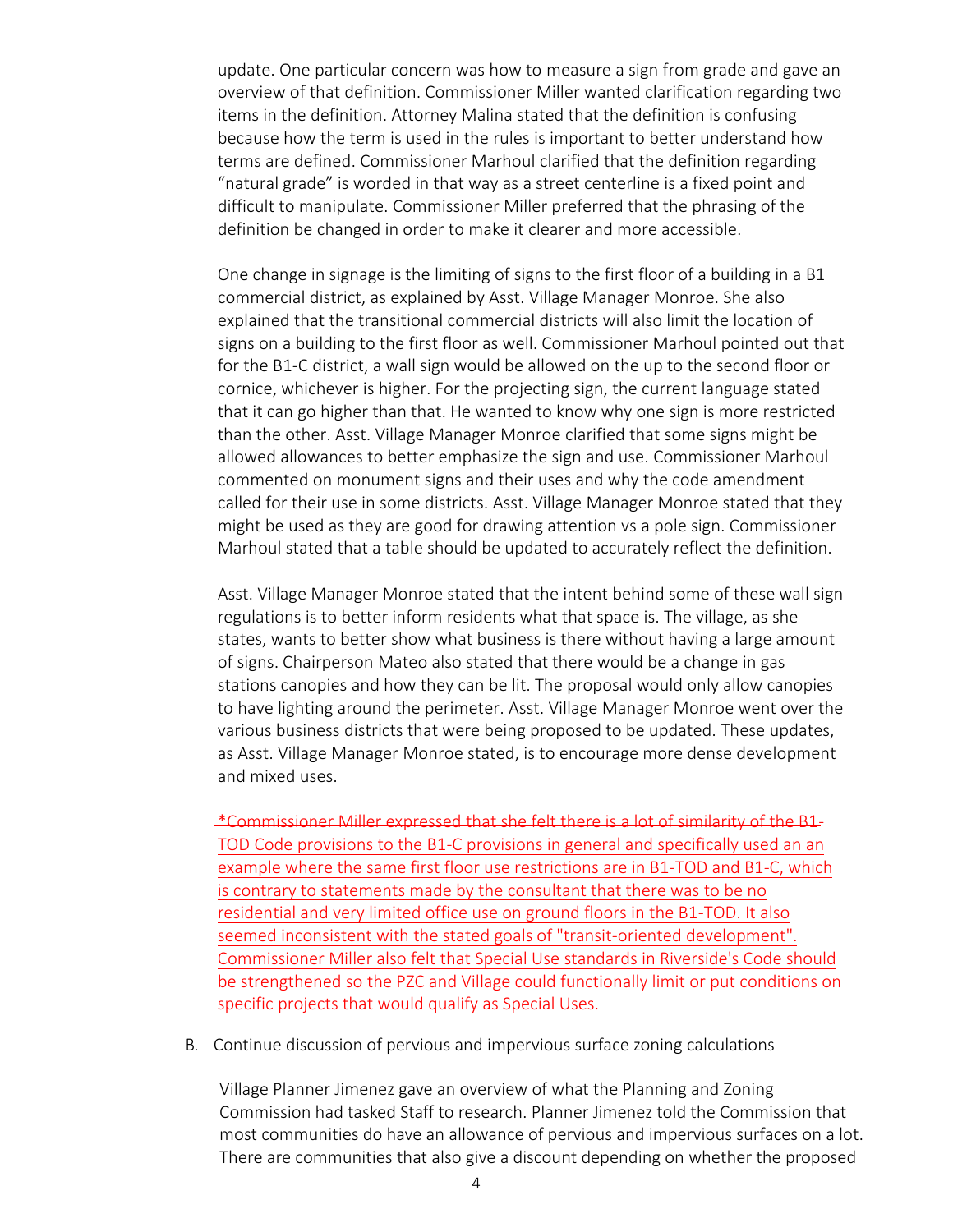surface is pervious. He went over the policies that nearby communities have in place and informed the Commission that some communities will use engineering services to calculate how the impervious surface impacts the property.

Commissioner Marhoul stated that the information provided was good to have in order to get a better idea of how to implement something in Riverside. Commissioner Miller wanted more information on how communities get the percentage to discount when considering permeable materials. Asst. Village Manager Monroe also included information from the Metropolitan Water Reclamation District. She went over information provided by MWRD regarding green gardens and other permeable materials. Chairperson Mateo informed staff that the purpose of this research is to provide a better definition that is able to be applied more effectively.

C. Consideration of revised proposal regarding a variation at 40 Kimbark Rd for a fence in a street yard and corner lot.

Village Planner Jimenez informed the Commission that the request was remanded by the Board of Trustees in a modified capacity. At the February 17, 2022 meeting, the Board followed the recommendation to deny a variation. Trustee Pollock then introduced a modified fence proposal and remanded back to Planning and Zoning. The modified proposal was sent back to be reviewed against the standards. Planning and Zoning could approve the revised proposal or follow their original recommendation of denial. \*Commissioner Henaghan asked if, by Code, the petitioner would be able to build a fence running from the southeast corner of the house and going straight to the garage. She commented that the proposed fence is then just 5' out from a fence that would be allowed by Code. Village Planner Jimenez and Chairperson Mateo both stated that, by right, a fence is allowed in a rear yard but not in a street yard. Commissioner Marhoul commented that essentially the variation proposal is to move a fence that would be allowed under Code by 5' further south and beginning at a point that allows the side door to be 'captured'.

Correspondence was received by Staff and all comments were against the variation approval. Chairperson Mateo also stated that the Commission, at their January 26 meeting, the standards had not been met. Commissioner Mathews also believed that the standards were not met and a recommendation for approval would set a precedent. Commissioner Miller stated that she was in favor of the proposed revised fence. She found it reasonable and something that would allow the resident to use their yard in a safe manner. Commissioner Brom also agreed with the proposal and was in favor in the height and open spacing of the fence. She also stated that she was also aware of the public input against the variation, but believed that it was a good compromise.

Commissioner Miller clarified that the fence that is allowed by right would be taller and less attractive then the Trustee Pollock proposal. Commissioner Marhoul also agreed that the revised proposal is more attractive. Chairperson Mateo told the Commission that she is worried that this could set a bad precedent. A resident commented that an approval to this revised variation would set a bad precedent for. The homeowner ("Petitioner") stated that he is open to the revised proposal, but expressed frustration at some of the processes.